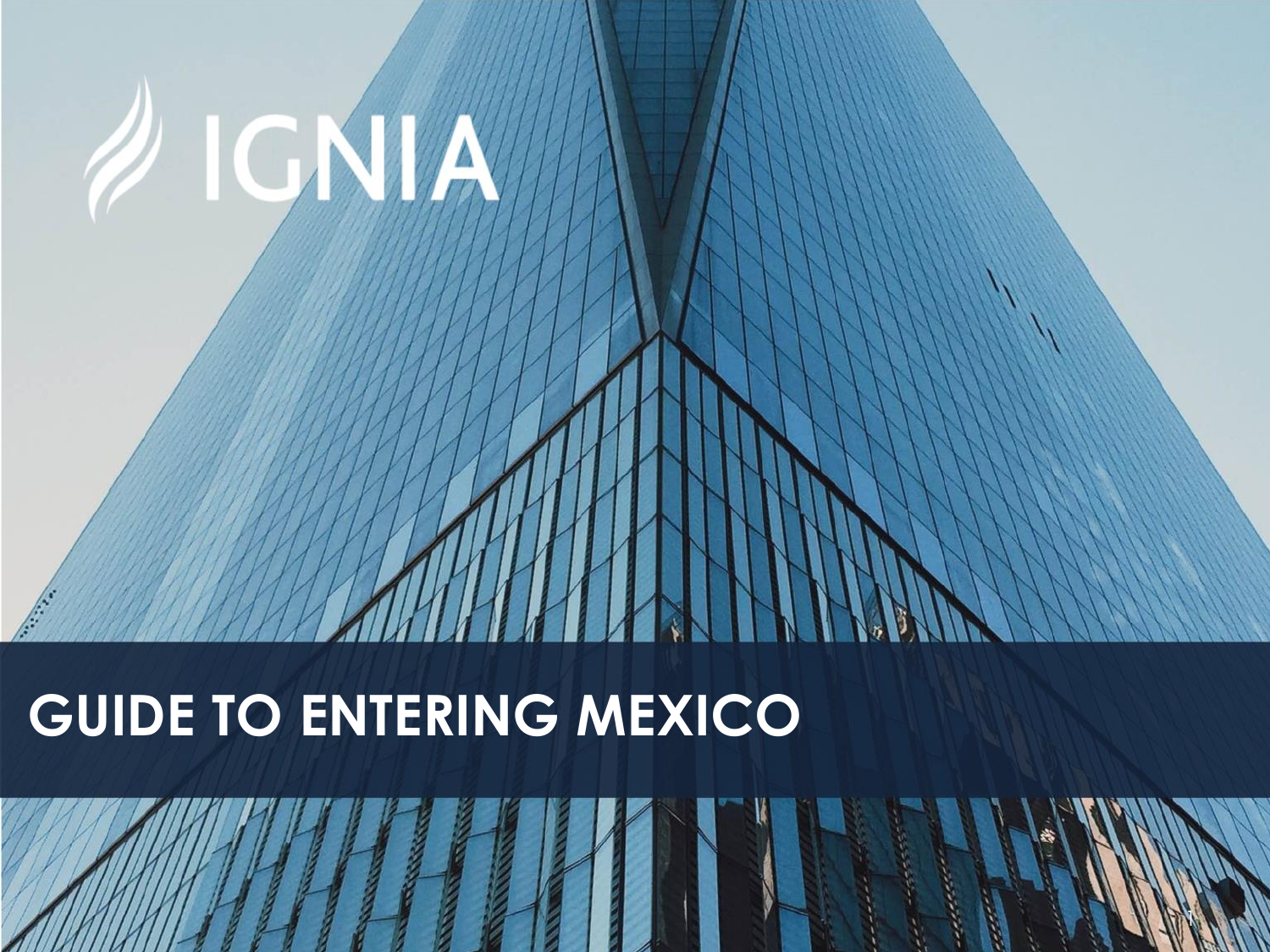#### **What's Inside**



This guide will help you understand the process to:

- 1. Decide on a company structure
- 2. Write and submit Articles of Incorporation
- 3. Obtain a stamp from the *Registro de Público de Comercio*
- 4. Obtain an RFC or tax ID
- 5. Set up a bank account
- 6. Setup your payroll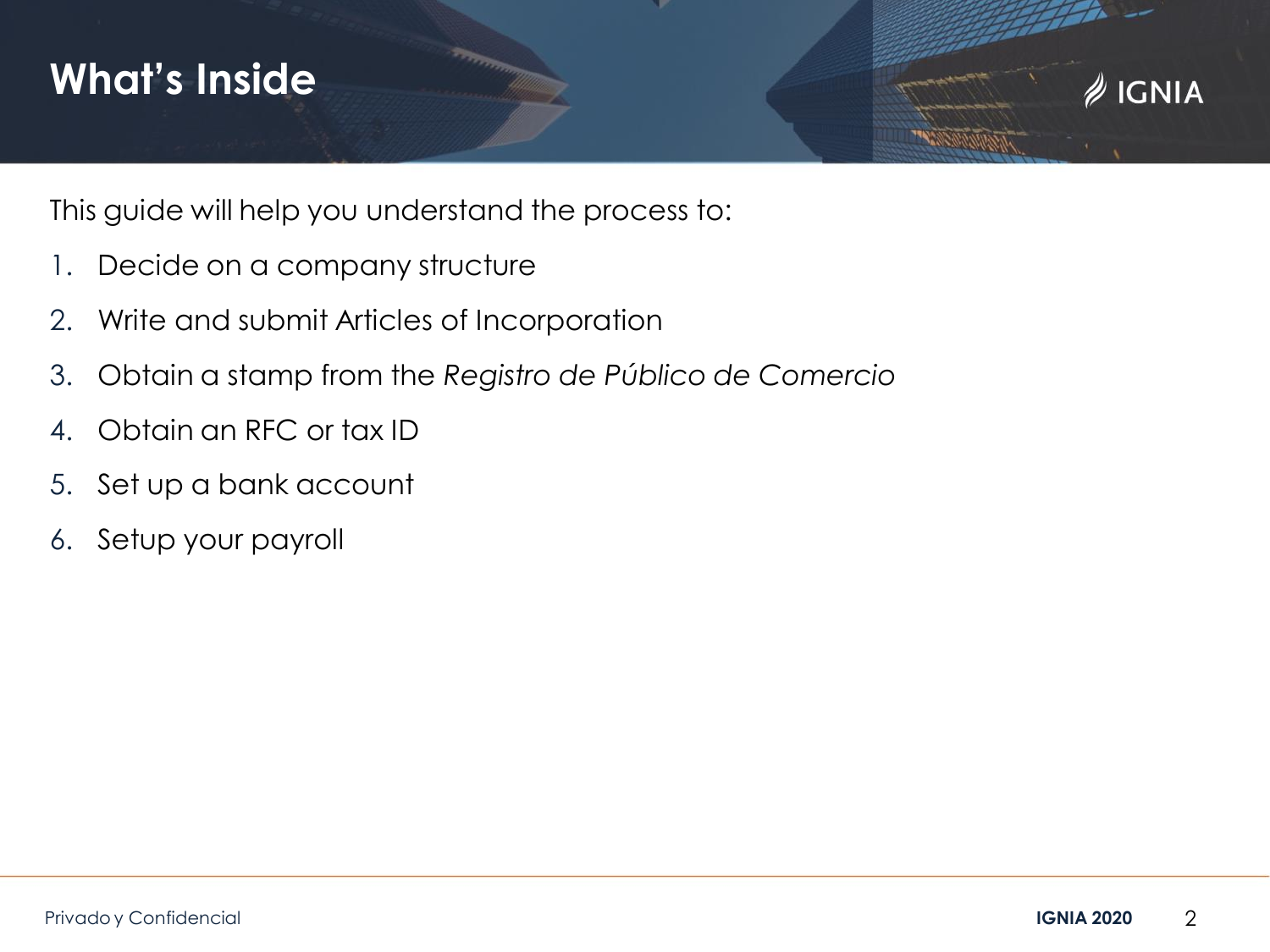#### **First, Do You Need a Mexican Entity?**



You do if you answer yes to any of the following:

- 1. Do you need to emit invoices, charge other companies locally, or accept local transactions?
- 2. Do you need to have an office and local staff?
- 3. Do you need a Mexican bank account?

If you answer <u>yes</u> to the above questions, then continue.

If you answer no to the above questions, then you don't need this guide.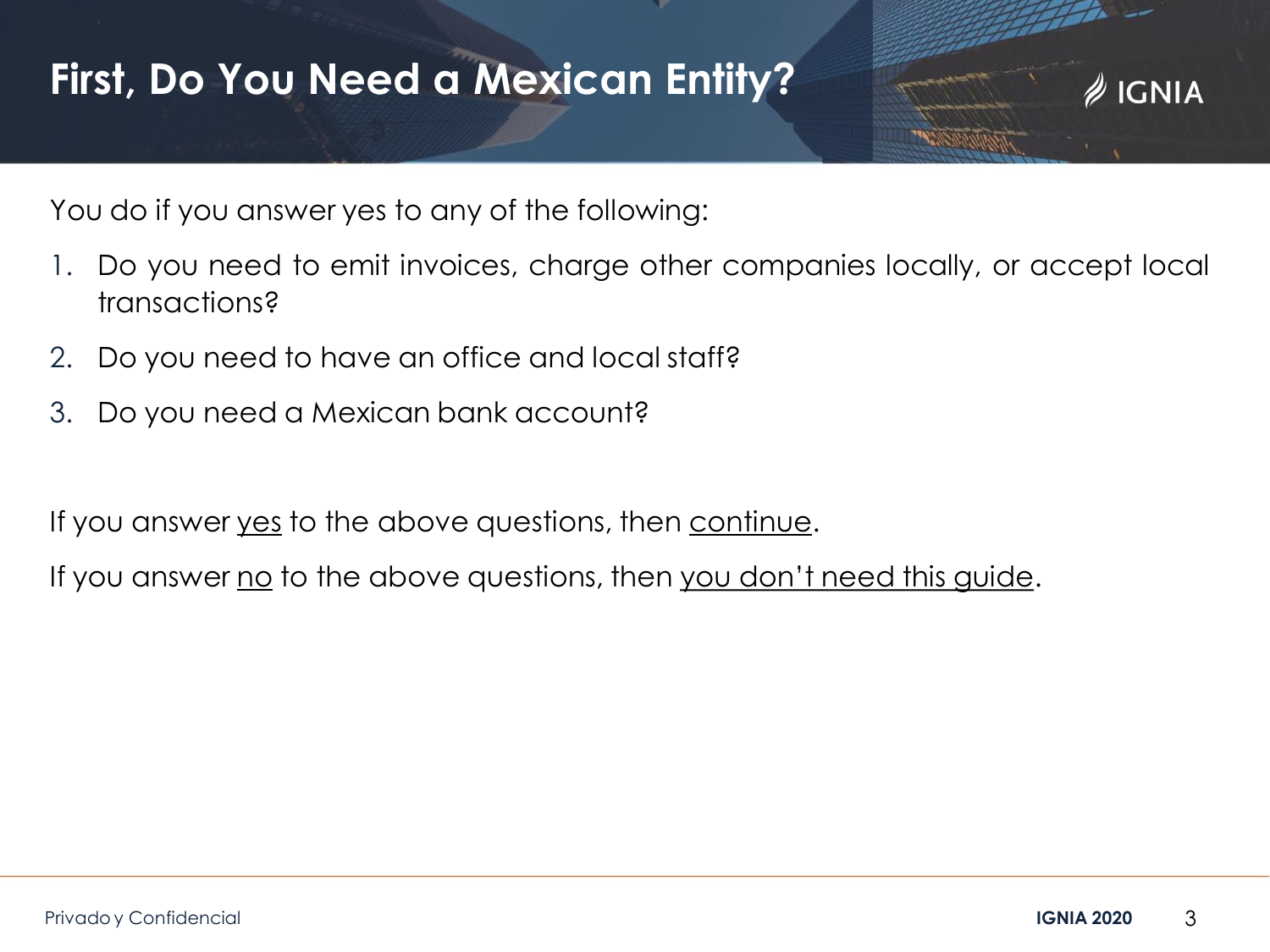#### **Process & Timelines**



| <b>Steps</b>                                                                                       | <b>How Long It Will</b><br><b>Take</b> |
|----------------------------------------------------------------------------------------------------|----------------------------------------|
| Identify a lawyer                                                                                  | 1 week                                 |
| Conduct a legal business name search (have 5-6<br>suggestions ready)                               | 1 week                                 |
| Write Articles of Incorporation (AOIs) (use lawyers)                                               | 1 week                                 |
| Submit Articles of Incorporation to Registro Público<br>de Comercio (at the end, receive a stamp). | 2 weeks                                |
| Use that stamp to get an RFC or Tax ID (use lawyers)                                               | 2 weeks                                |
| Register for bank account (With AOIs, stamp, Tax ID)                                               | $<$ 4 weeks                            |
| You can now start operating.                                                                       |                                        |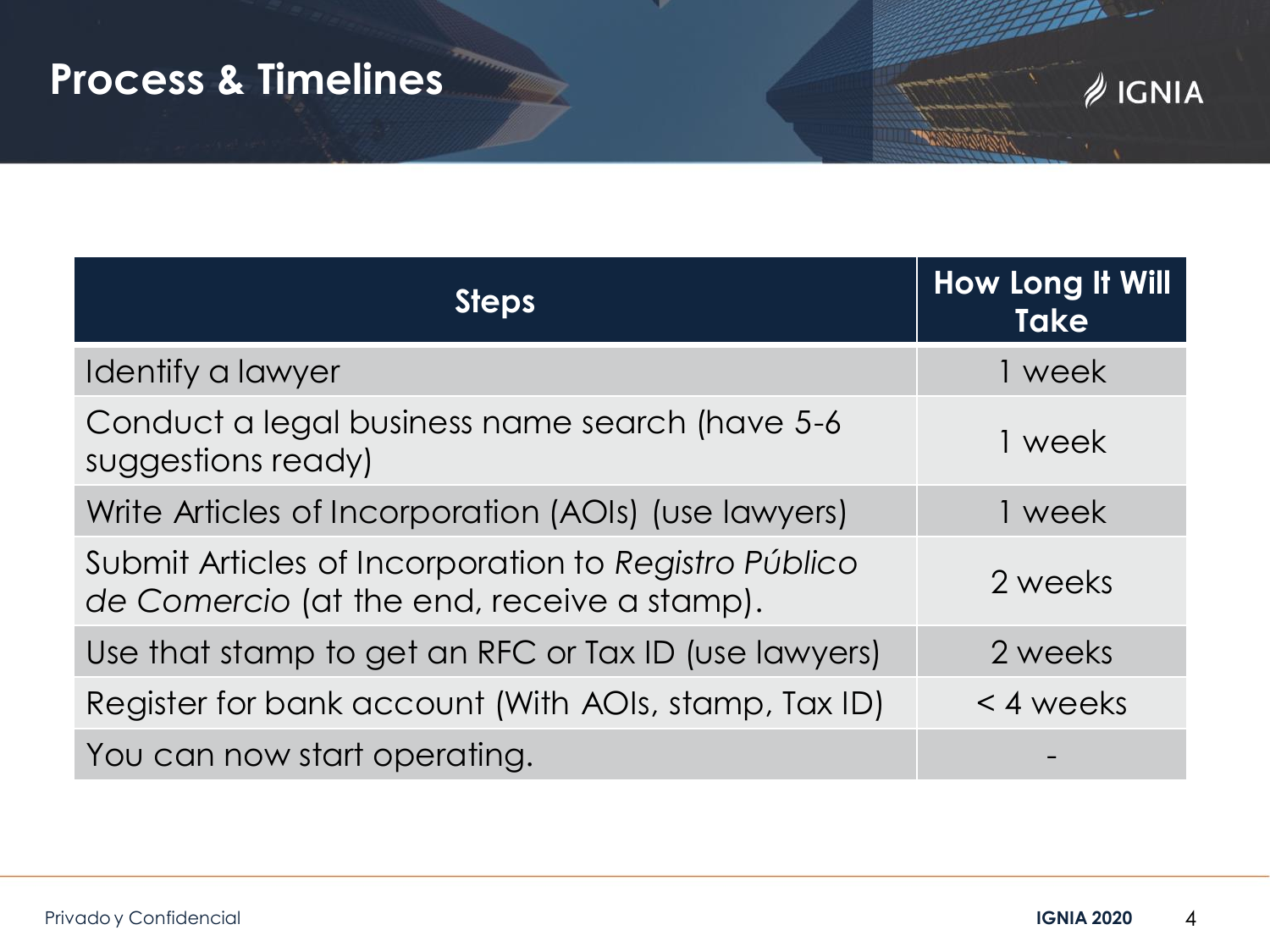#### **Considerations of Incorporation, 1**

- **IGNIA**
- 1. You'll need to choose a type of company you want to incorporate (Appendix 1).
- 2. You can have a lawyer follow this process, or if cash-strapped, go directly to a public notary yourself (here are lists for public notaries in *[Mexico](https://www.mundonotarial.com.mx/DF/distrito_federal.html) City* or Nuevo Leon). You can find a list of [lawyers](http://sgi.nl.gob.mx/Transparencia_2009/Archivos/SGG_1105_0001_20140731_VU00_000043.pdf) [here](http://www.igniaunlocked.mx/community/vendors/).
- 3. The public notary or your lawyer will likely ask you for a list of documents included in Appendix 2. To capture everything, see this Company [Incorporation](https://igniaunlocked.mx/wp-content/uploads/2020/05/2020-IGNIA-Company-Incorporation-Checklist.-doc.doc) Checklist.
- 4. The lawyers or public notary will draft the Articles of Incorporation. The Articles of Incorporation contain the by-laws (*Escritura Constitutiva*), and will specify a certain date for the shareholders to sign the *Escritura Constitutiva.* If any of the shareholders is not in Mexico, they can grant a proxy to sign the *Escritura Constitutiva,* the proxy must be notarized, or if granted abroad it should have an apostille.
- 5. Once the *Escritura Constitutiva* is signed it should be registered before the *Registro Publico de Comercio (Registro Mercantil)* and in the *Secretaría de Hacienda y Crédito Público* in order to obtain the *Registro Federal de Contribuyentes* (RFC).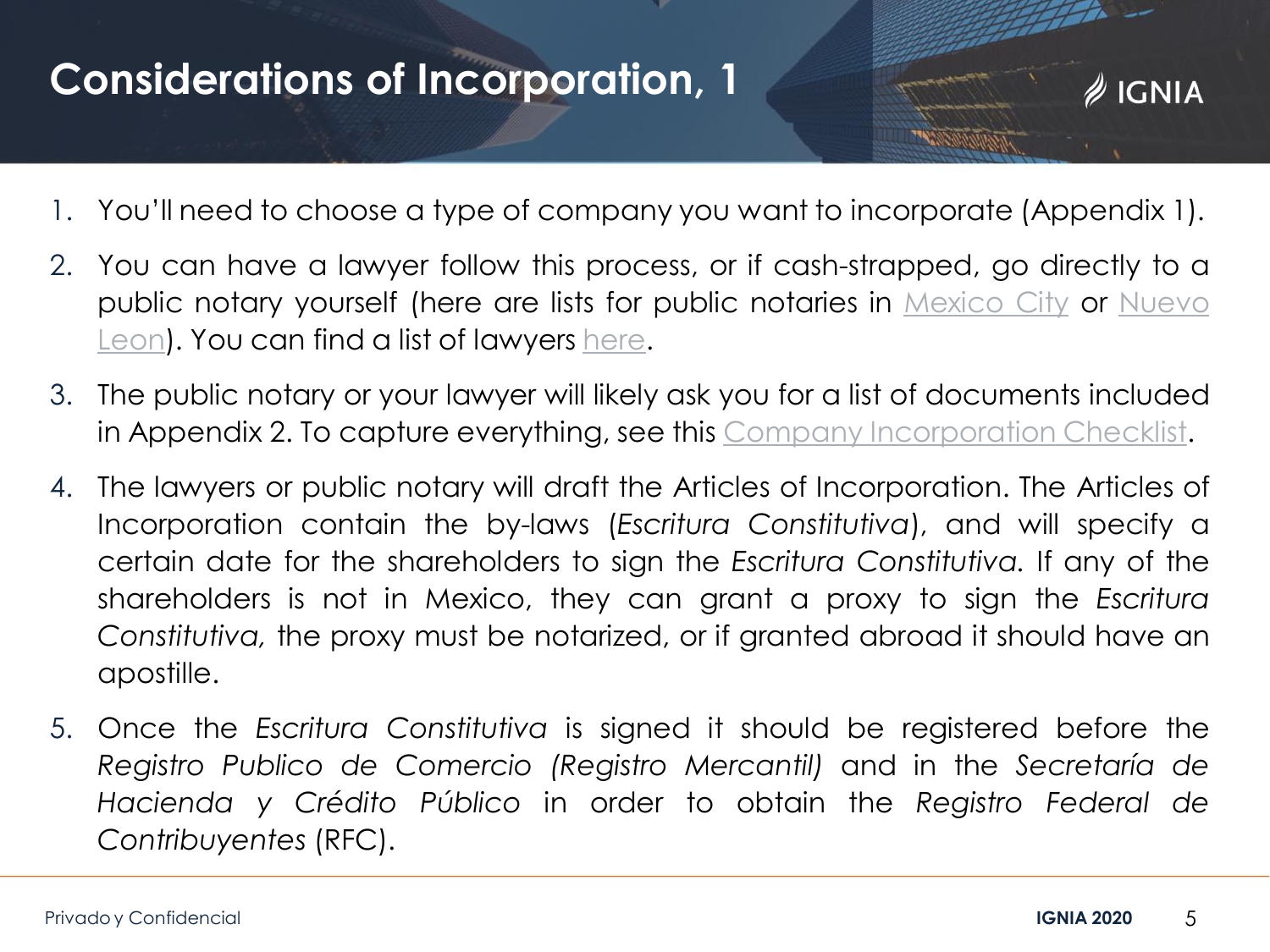#### **Considerations of Incorporation, 2**

- 6. Your Articles of Incorporation need to grant powers of attorney to legal representatives, who can sign on behalf of the company before authorities like Servicio de Administración Tributaria (SAT). We recommend that you have a Mexican citizen as one of these representatives.
- 7. If any of the shareholders is not a Mexican citizen, the corporation should be registered before the *Registro Nacional de Inversión Extranjera* of the *Secretaría de Economía.*
- 8. Depending on the type of business you might have to register the company before other governmental registries, the most common are: *Secretaría de Salud, Secretaría de Ecología y Medio Ambiente, Instituto Mexicano de la Propiedad Intelectual*, etc.
- 9. To get an RFC or Tax ID, you need to have a Mexican address. The *Secretaría de Hacienda* may visit your physical address for verification, and if there is no business activity then you run the risk of cancellation of your RFC or tax ID or seizure of bank accounts.
- 10. Your bank account will be easier and faster to create if you have a Mexican citizen as legal representative. Banks may ask you for additional documentation as a foreigner, and to verify your business they may ask you for commercial references, proof of physical address, and other documents.
- 11. You need to buy a seal from the SAT to emit electronic invoices.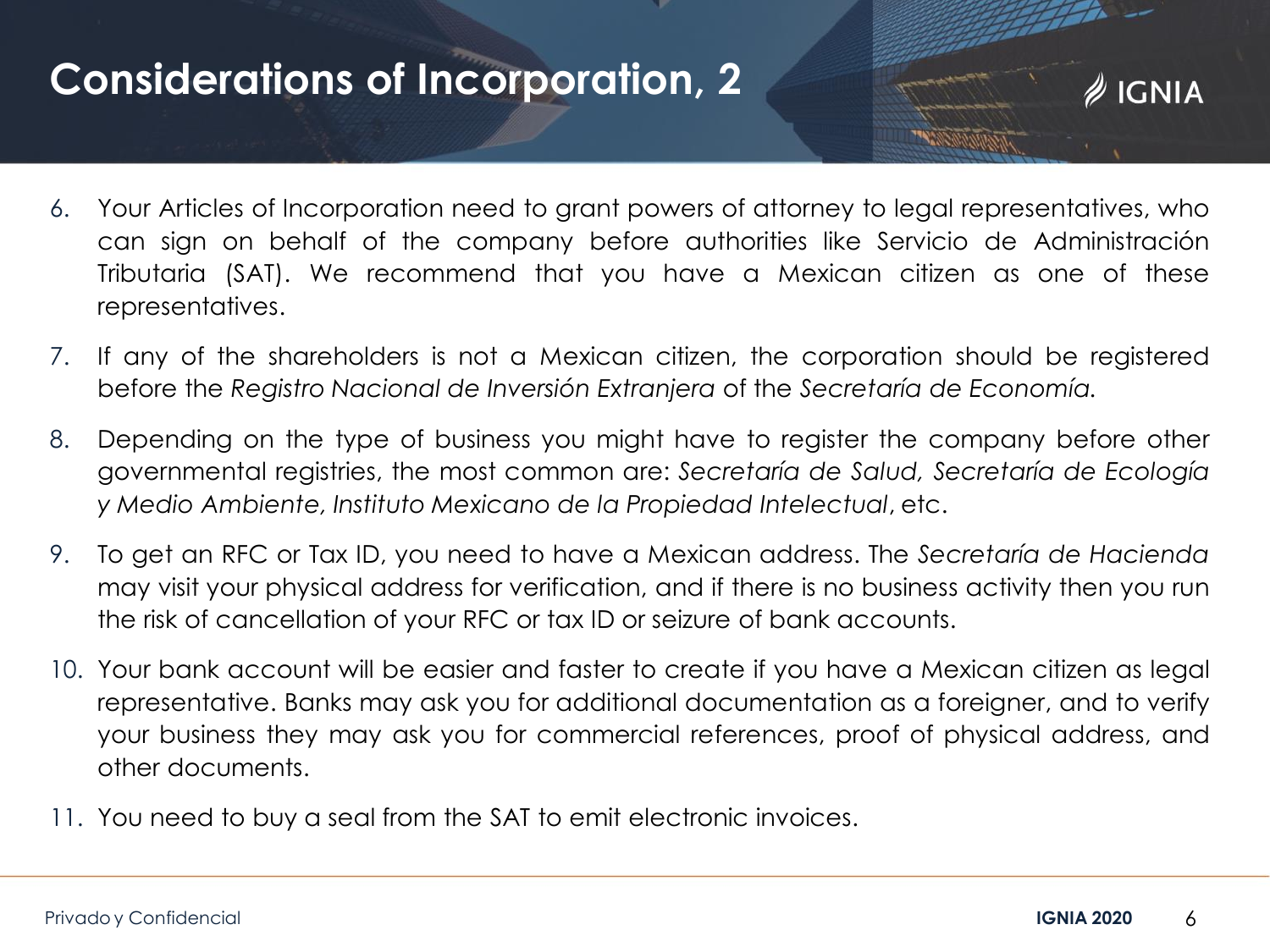#### **Payroll and Contracting Notes**

- 1. You must register with Instituto Mexicano de Seguro Social (IMSS) and obtain a *Registro Patronal* (RP) in order to contract employees directly.
- 2. You must pay SAT obligations both monthly and annually there will be federal taxes as well as state taxes depending on where your physical address is located.
- 3. Your accounting must be calculated and emitted to SAT monthly, even if you don't have operations.
- 4. Another common option is to hire your employees not directly but through an outsourcing firm, which can consolidate and lower your social security payments. Vet these firms carefully, and consult with a labor office to know what is right for you.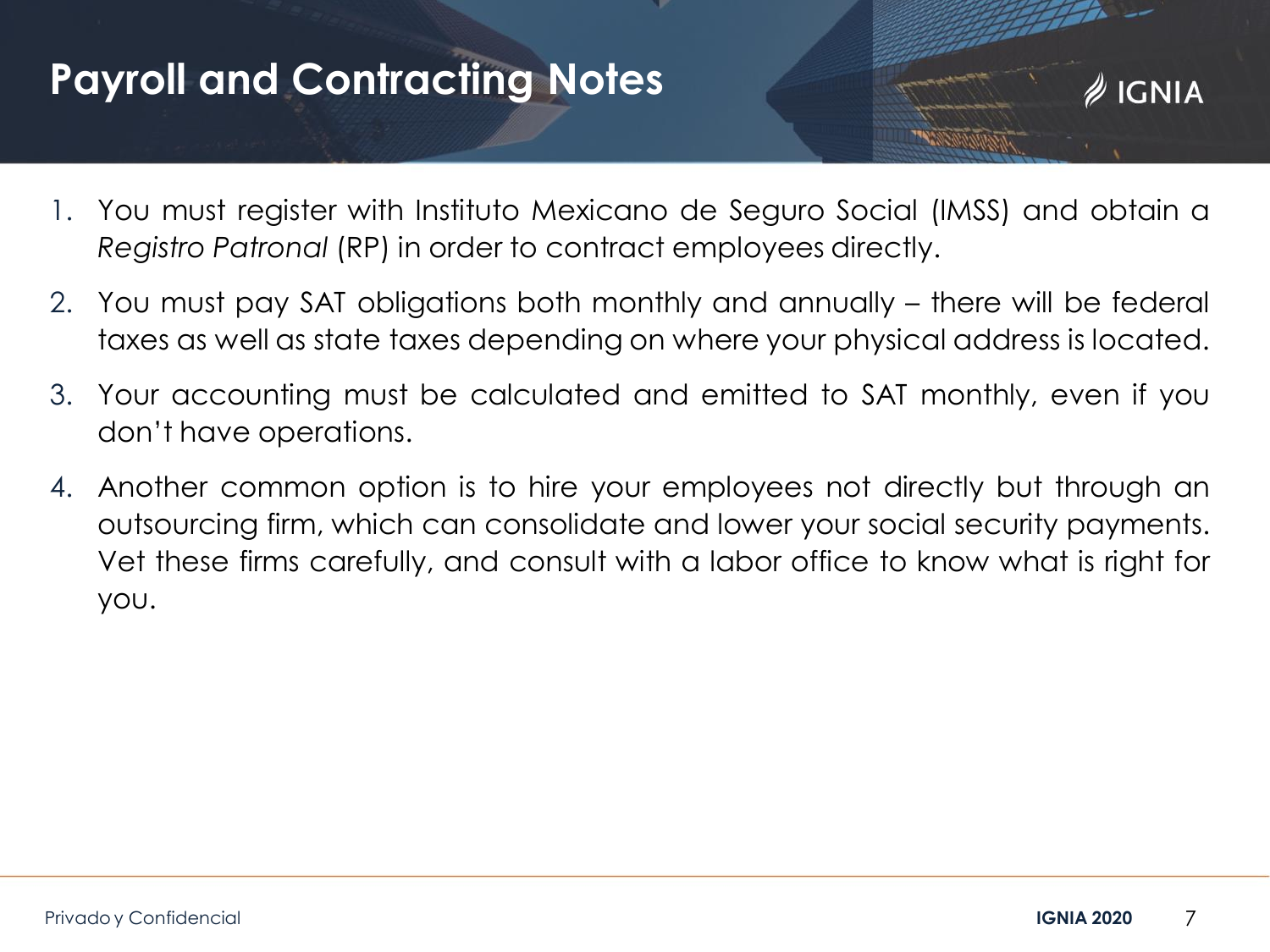

### **APPENDIX 1: TYPES OF COMPANIES**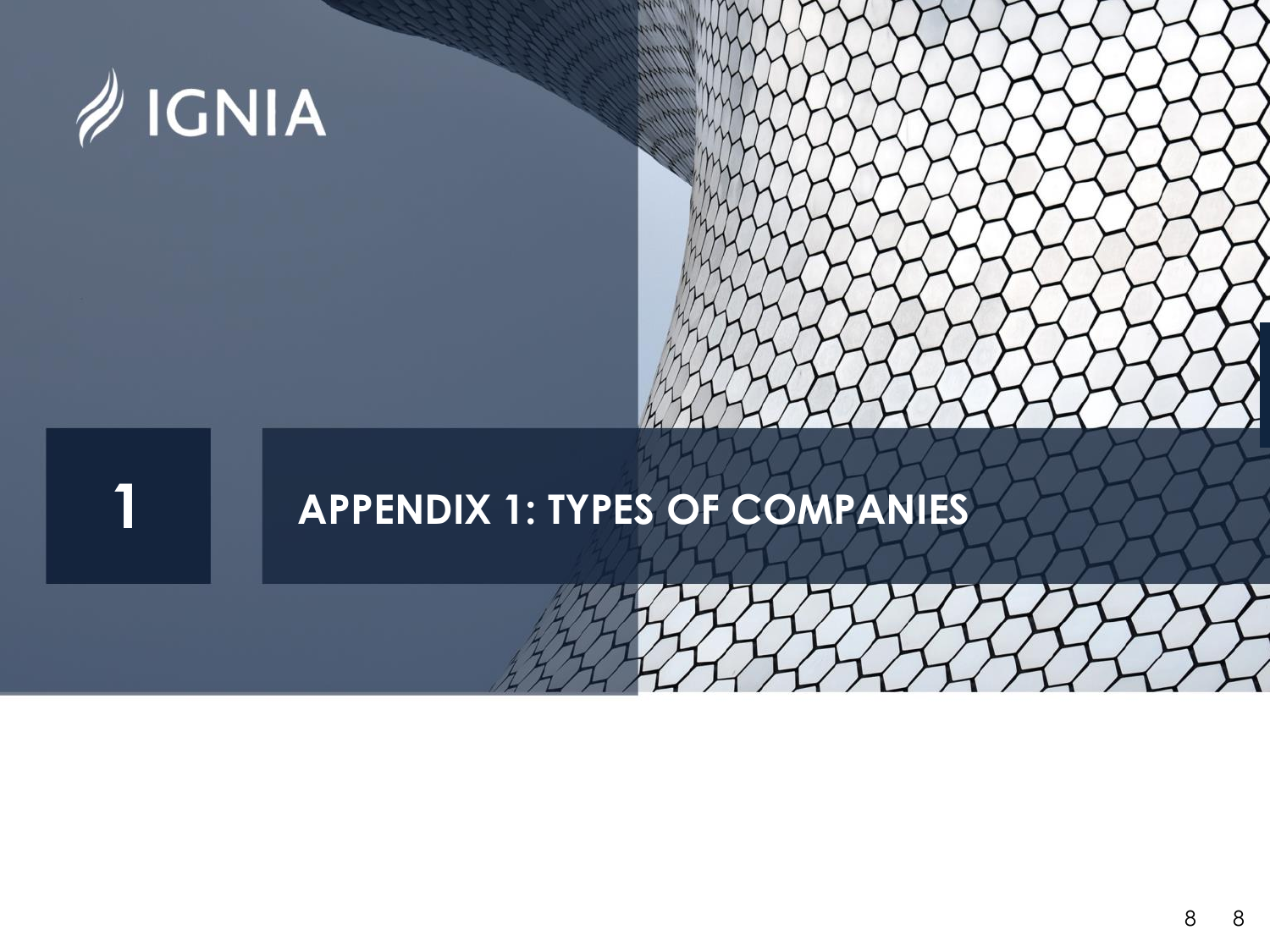#### **Sociedad Anónima – S.A. [\(TEMPLATE\)](https://igniaunlocked.mx/wp-content/uploads/2020/05/2020-ESTATUTOS-SOCIALES-S.A.-de-C.V.doc)**



The main characteristics of a *Sociedad Anónima* (legal [template](https://igniaunlocked.mx/wp-content/uploads/2020/05/2020-ESTATUTOS-SOCIALES-S.A.-de-C.V.doc)) are:

- It is regulated by the *Ley General de Sociedades Mercantiles.*
- The liability of the shareholders is limited to their investment in the company and directors are fully responsible for the loyal and diligent administration of the company.
- The minimum number of shareholders is two and there is no maximum limit.
- The administration of the company can be taken by a board of directors or a sole director.
- The company must have a statutory auditor (*comisario*) as an independent person who will be in charge of supervising the operations of the company and represents the shareholders' interests.
- The capital is represented by shares, which can be transferred freely and publicly traded.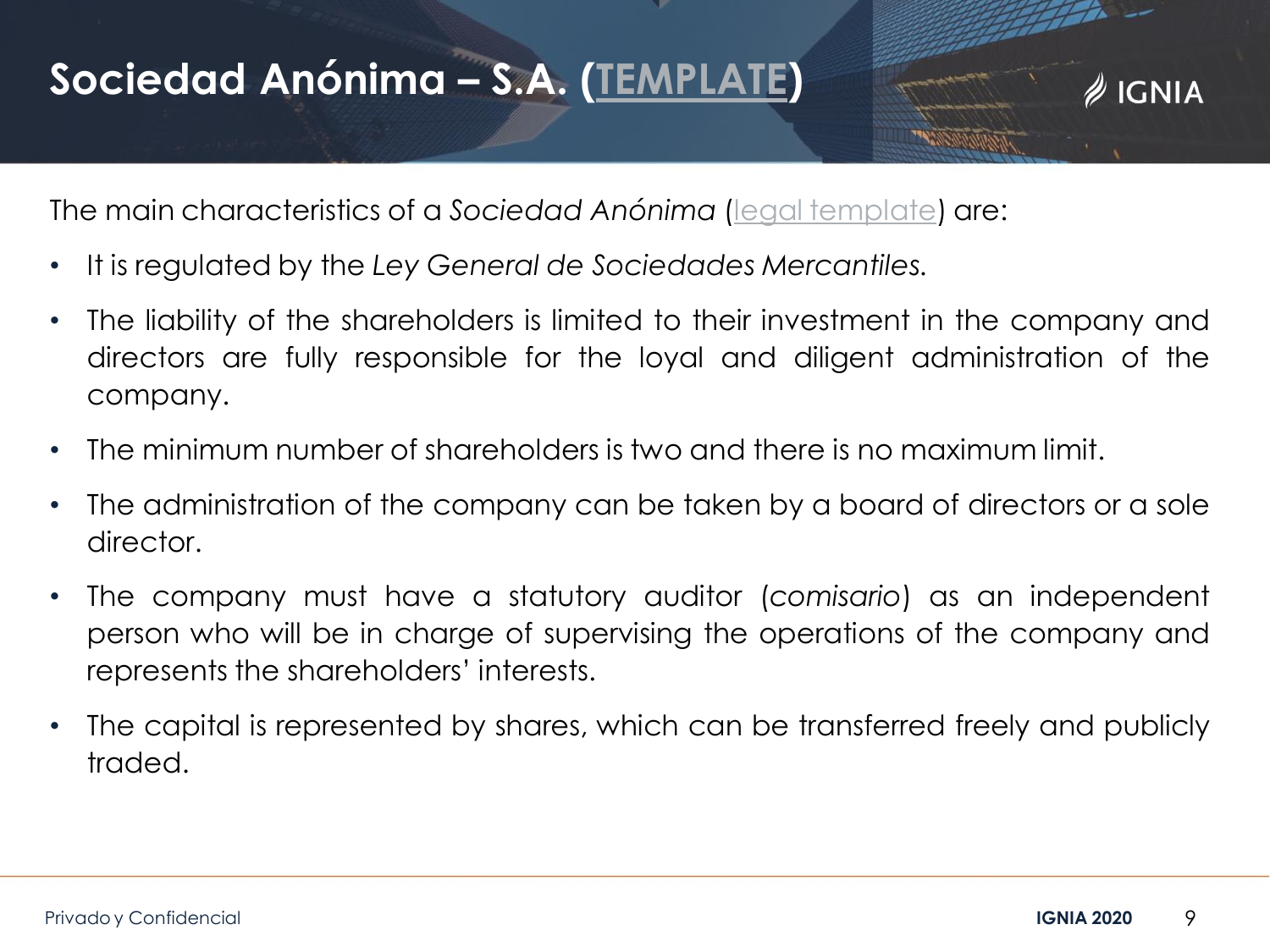#### **Sociedad de Responsabilidad Limitada – S. de R.L. ([TEMPLATE\)](https://igniaunlocked.mx/wp-content/uploads/2020/05/2020-Estatutos-S.-de-R.L-de-C.V.doc)**



- It is regulated by the *Ley General de Sociedades Mercantiles.*
- The liability of the shareholders is limited to their investment in the company and directors are fully responsible for the loyal and diligent administration of the company.
- The shareholders are named Partners and the minimum number of partners is two and a limit of fifty partners.
- The administration of the company can be taken by a board of directors or a sole director.
- The company does not need a *comisario*.
- The capital is not represented by shares but by social parts. The social parts cannot be transferred freely and cannot be traded publicly.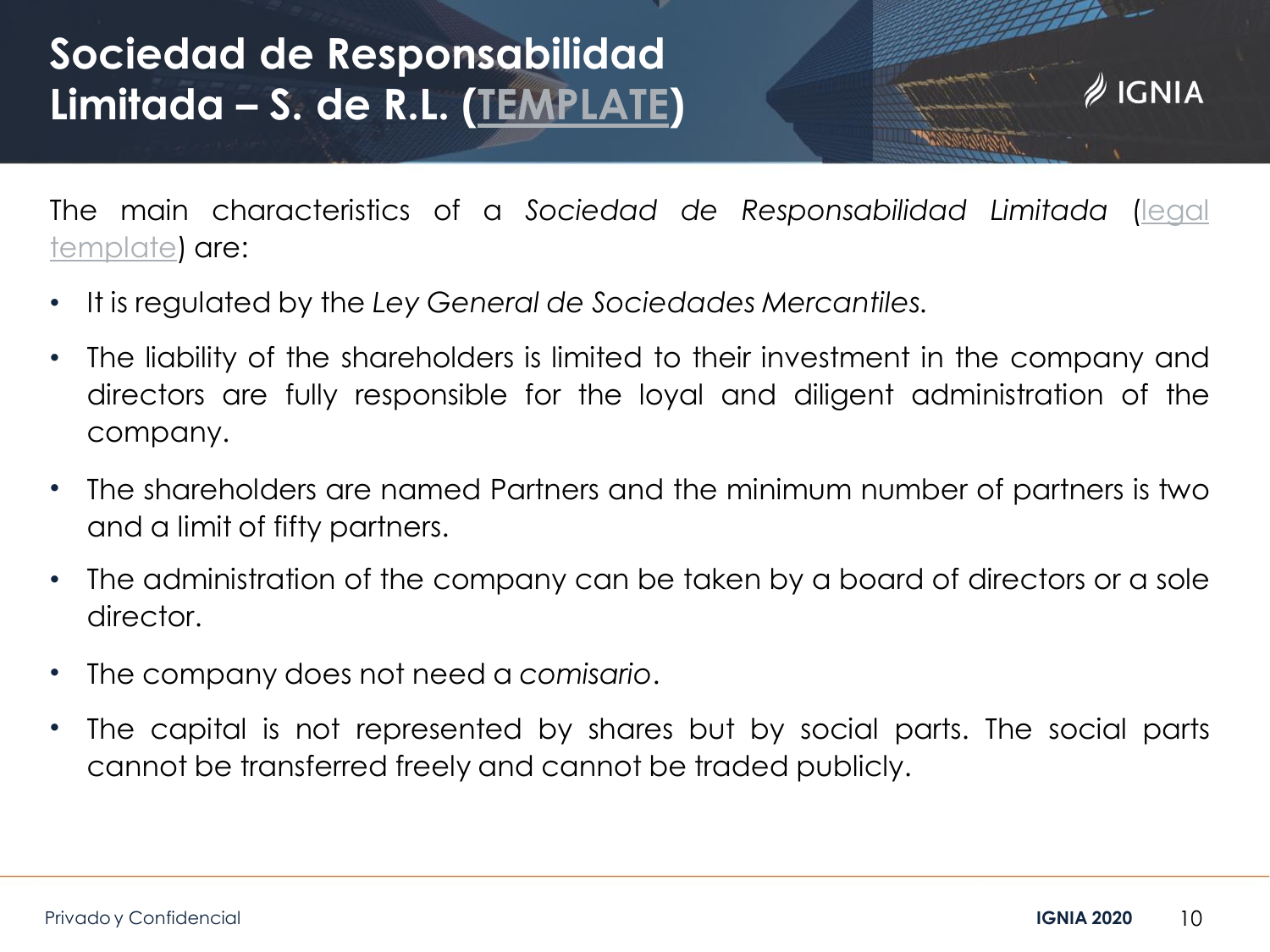# **Sociedad Anonima Promotora de Inversión de Capital Variable – S.A.P.I. [\(TEMPLATE\)](https://igniaunlocked.mx/wp-content/uploads/2020/05/2020-ESTATUTOS-SAPI-formato.doc)**



The main characteristics of a *Sociedad Anonima Promotora de Inversion de Capital Variable* legal [template](https://igniaunlocked.mx/wp-content/uploads/2020/05/2020-ESTATUTOS-SAPI-formato.doc)) are:

- It is regulated by the *Ley del Mercado de Valores.*
- The liability of the shareholders is limited to their investment in the company and the directors are fully responsible for the loyal and diligent administration of the company.
- The main goal of the SAPI is to protect the minority shareholders, so certain rights are granted to them, such as: i) each minority shareholder holding 10% or more shares may appoint or revoke a member of the board of directors; and ii) each minority shareholder holding 10% or more shares can appoint a statutory auditor; iii) each minority shareholder holding 10% or more shares can call for shareholders meetings; and iv) if a shareholder or group of shareholders holding individually or jointly 15% or more shares, determine it is in the best interest of the company, they can bring civil liability action against the administrators, without the resolution being taken on a shareholders meeting.
- The minimum number of shareholders is two and there is no maximum limit.
- The administration of the company must be taken by a board of directors.
- The capital is represented by shares.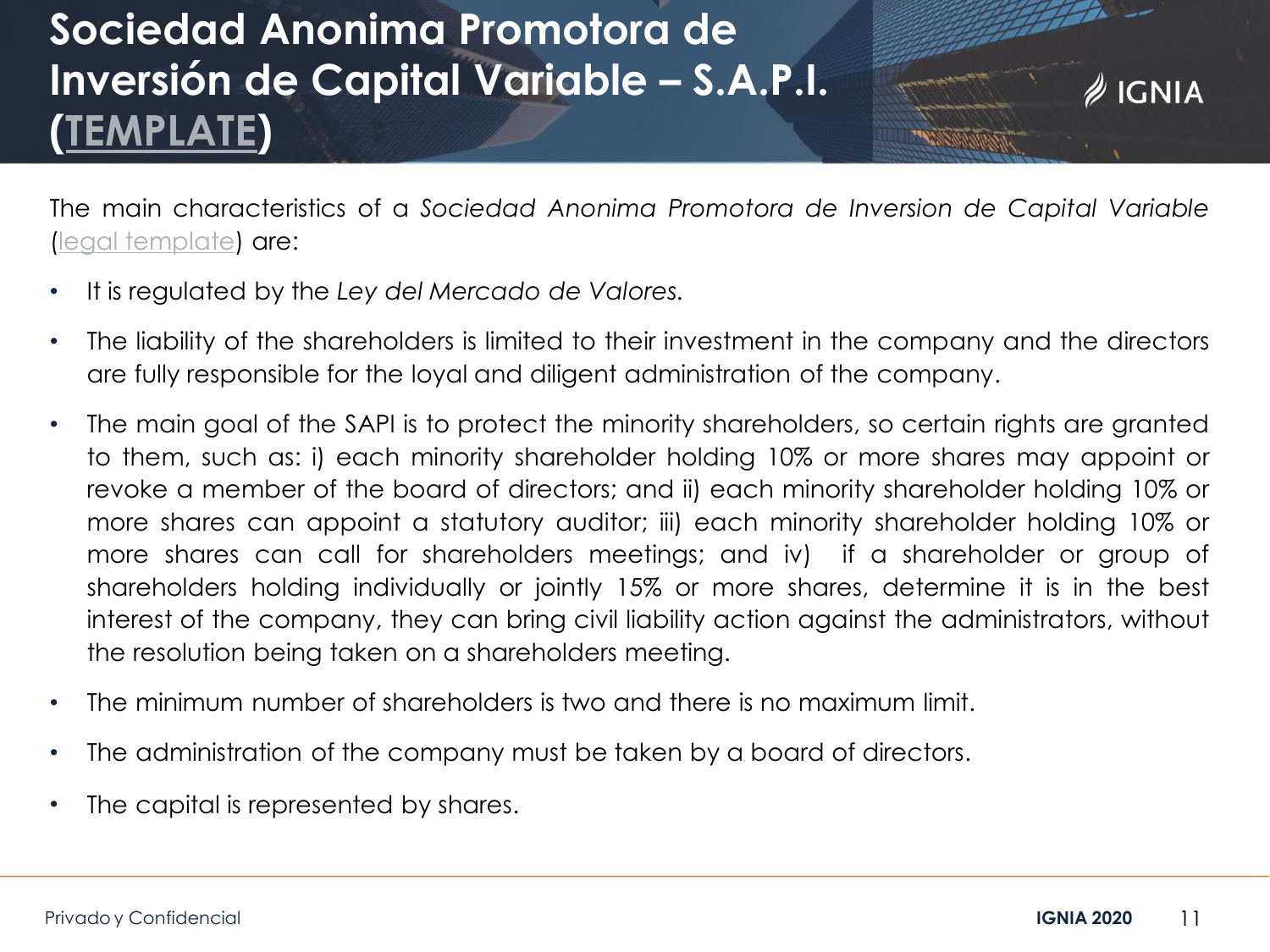

# **APPENDIX 2: WHAT A NOTARY WILL NEED**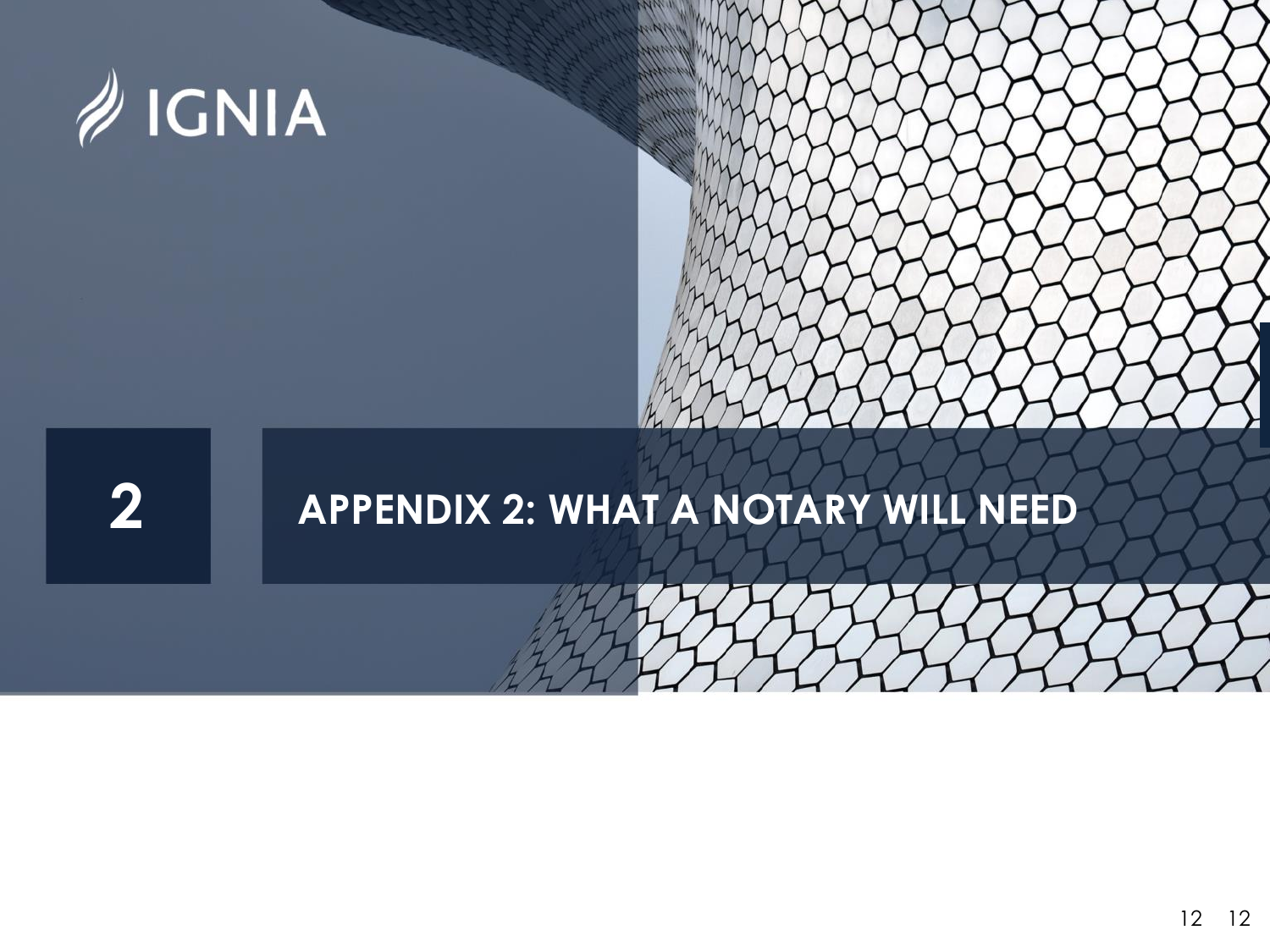# **A Notary Will Ask You For The Following**

- At least 3 possible names for the company.
- Purpose (selecting a purpose is key, keep it a broad as possible).
- Names of the shareholders (at least two).
- Capital and structure
- Duration (it can be indefinite).
- If the company will have a board of director or administrator, and their names.
- The name of the statutory auditor (it should be a public accountant).
- Principal place of business.
- Name of people who will have powers of attorney and their powers (we recommend at least two). In México this are the general powers that can be granted:
	- o General power for *Actos de Dominio*, to use the assets of the company;
	- o General power for *Actos de Administración*, to manage the company;
	- o General power for *Pleitos y Cobranzas*, to manage lawsuits;
	- o General power for *Actos de Administración en Materia Laboral*, to represent the company before any governmental authorities;
	- o General power for *Títulos y Operaciones de Crédito*, to sign negotiable instruments.
	- o Power to open and manage bank accounts;
	- o Power to act before the tax authorities, e.g. the *Registro Federal de Contribuyentes*; and
	- o Power to grant and revoke powers of attorney.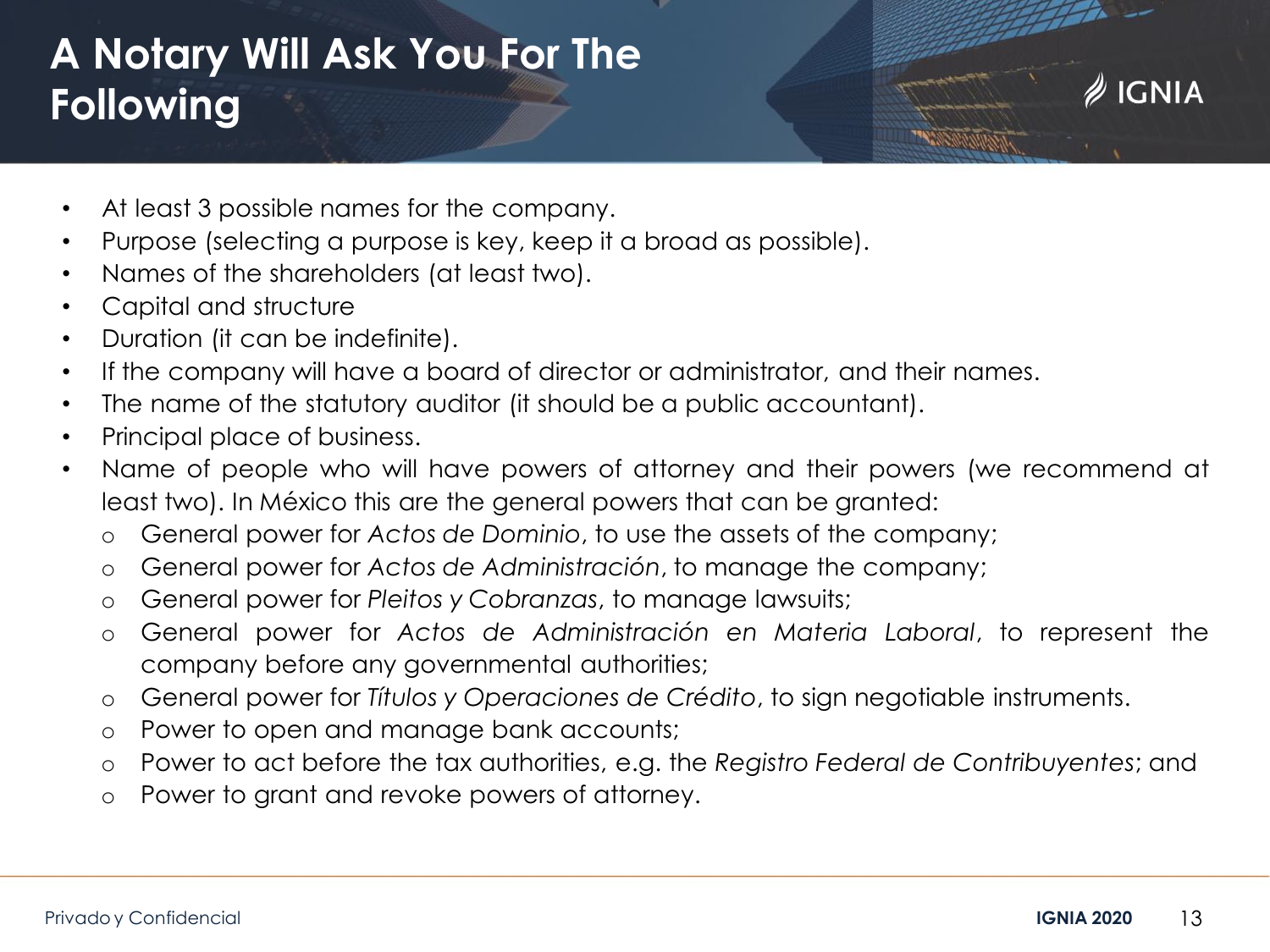

# **APPENDIX 3: ADDITIONAL RESOURCES**